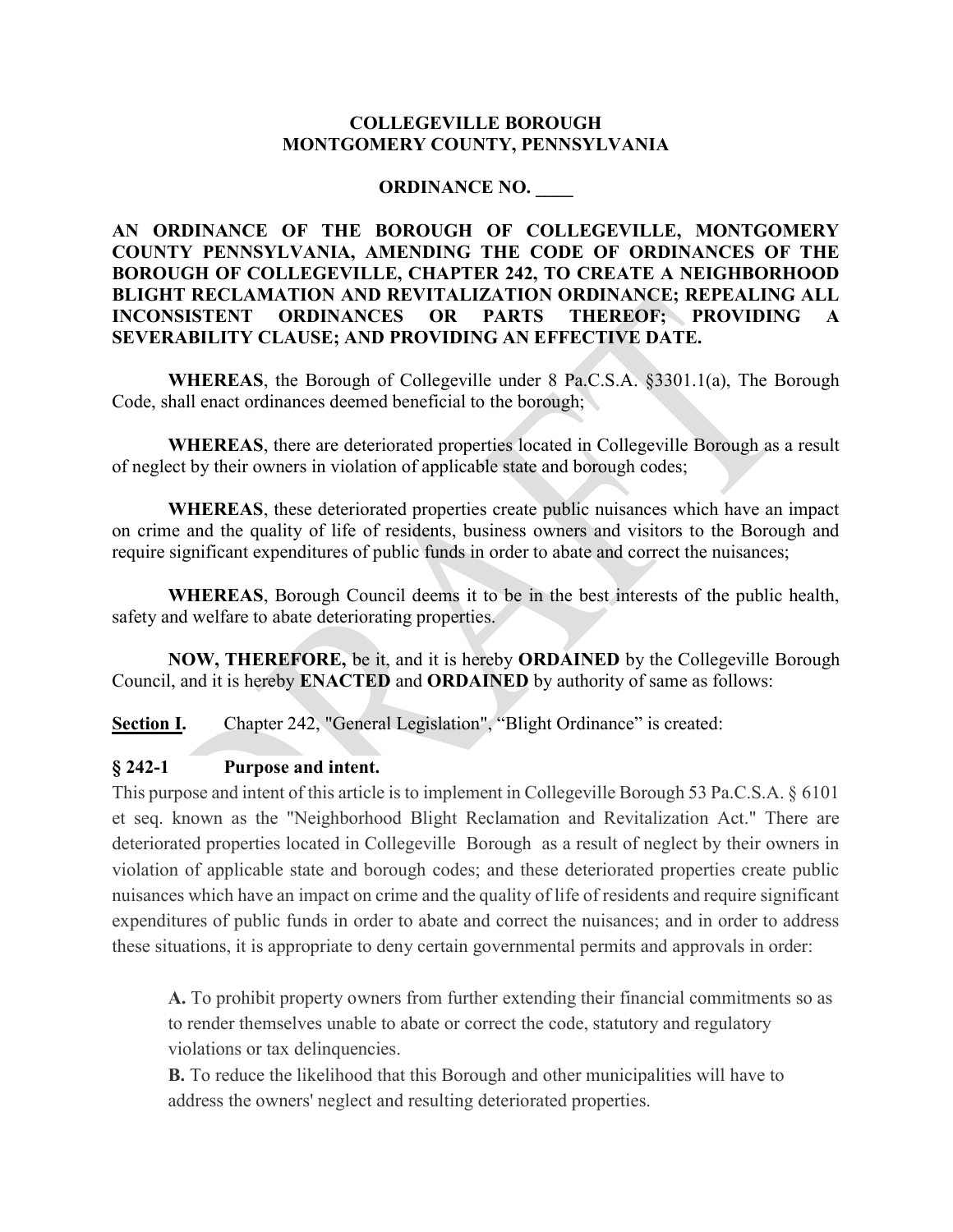C. To sanction the owners for not adhering to their legal obligations to the Borough of Collegeville, as well as to tenants, adjoining property owners and neighborhoods.

### § 242-2 Definitions.

The following words and phrases when used in this article shall have the meanings given to them in this section unless the context clearly indicates otherwise:

## ACT

The Act of October 27, 2010 (P.L. 875, No. 90), 53 Pa.C.S.A. Ch. 61, known as the "Neighborhood Blight Reclamation and Revitalization Act."

## BLIGHTED PROPERTY

Any of the following:

- A. Premises which, because of physical condition or use, have been declared by a court of competent jurisdiction as a public nuisance at common law or have been declared a public nuisance in accordance with the local housing, building, plumbing, fire and related codes and ordinances; or
- B. Premises which, because of physical condition, use or occupancy, are considered an attractive nuisance to children, including, but not limited to, abandoned wells, shafts, basements, excavations and unsafe fences or structures; or
- C. A dwelling which, because it is dilapidated, unsanitary, unsafe, vermin-infested or lacking in the facilities and equipment required the Borough Code of Ordinances, has been designated by the Borough as unfit for human habitation; or
- D. A structure which is a fire hazard or is otherwise dangerous to the safety of persons or property; or
- E. A structure from which the utilities, plumbing, heating, water, sewage or other facilities have been disconnected, destroyed, removed or rendered ineffective so that the property is unfit for its intended use;
- F. A vacant or unimproved lot or parcel of ground in a predominantly built-up neighborhood which, by reason of neglect or lack of maintenance, has become a place for accumulation of trash and debris or a haven for rodents or other vermin; or
- G. An unoccupied property which has been tax delinquent for a period of two years; or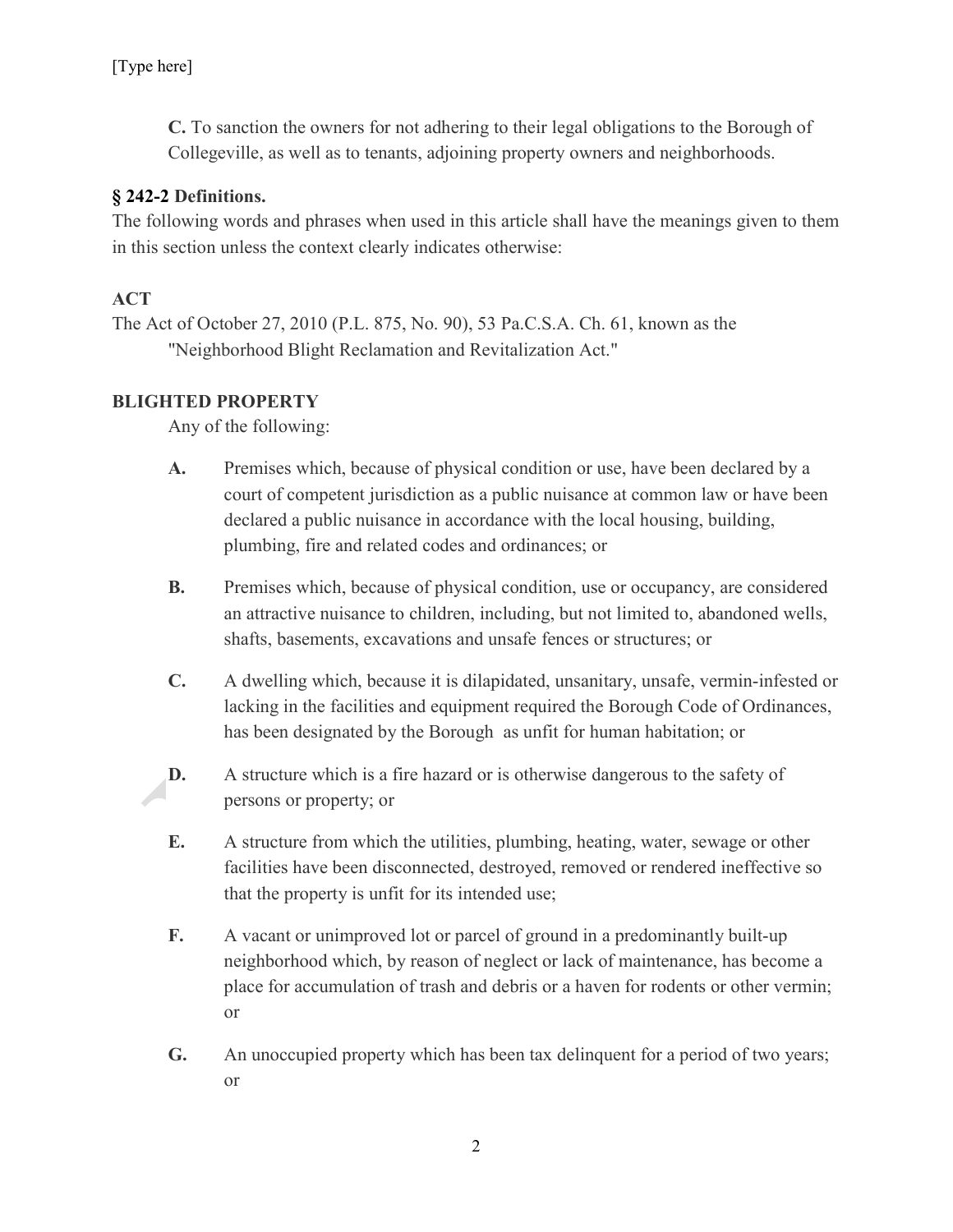H. A property which is vacant but not tax delinquent and which has not been rehabilitated within one year of the receipt of notice to rehabilitate from the Borough or other appropriate code enforcement agency.

### BUILDING

A residential, commercial or industrial building or structure and the land appurtenant to it.

#### CODE or BOROUGH CODE

A building, housing, property maintenance, fire, health or other public safety ordinance enacted by the Borough. The term does not include a subdivision and land development ordinance or a zoning ordinance enacted by the Borough or any other municipality.

### **COURT**

The Court of Common Pleas of Montgomery County.

### MORTGAGE LENDER

A business association defined as a "banking institution" or "mortgage lender" under 7 Pa.C.S.A. Ch. 61 (relating to mortgage loan industry licensing and consumer protection) that is in possession of or holds title to real property pursuant to, in enforcement of or to protect rights arising under a mortgage, mortgage note, deed of trust or other transaction that created a security interest in the real property.

### BOROUGH PERMITS

Privileges relating to real property granted by the Borough of Collegeville that are building permits issued pursuant to the Code of Ordinances of the Borough of Collegeville, and zoning permits, special exceptions, conditional uses and variances granted under Chapter 680, Zoning. The term does not include decisions on the substantive validity of a zoning ordinance or map such a validity variance or the acceptance of a curative amendment nor does it include a use and occupancy permit or certificate.

#### **OWNER**

A holder of the title to residential, commercial or industrial real estate, other than a mortgage lender, who possesses and controls the real estate. The term includes, but is not limited to, heirs, assigns, beneficiaries and lessees, provided this ownership interest is a matter of public record, including lessees under leases for which a memorandum of lease is recorded in accordance with the Act of June 2, 1959 (P.L. 254 (vol. 1), No. 86), 21 P.S. § 405.

### PUBLIC NUISANCE

Property which, because of its physical condition or use, is regarded as a public nuisance at common law or has been declared by the Borough as a public nuisance in accordance with the Property Maintenance Code adopted in Chapter 495, Uniform Construction Code adopted in Chapter 270, any other applicable Ordinance of Collegeville Borough, or by the Court.

#### REMEDIATION PLAN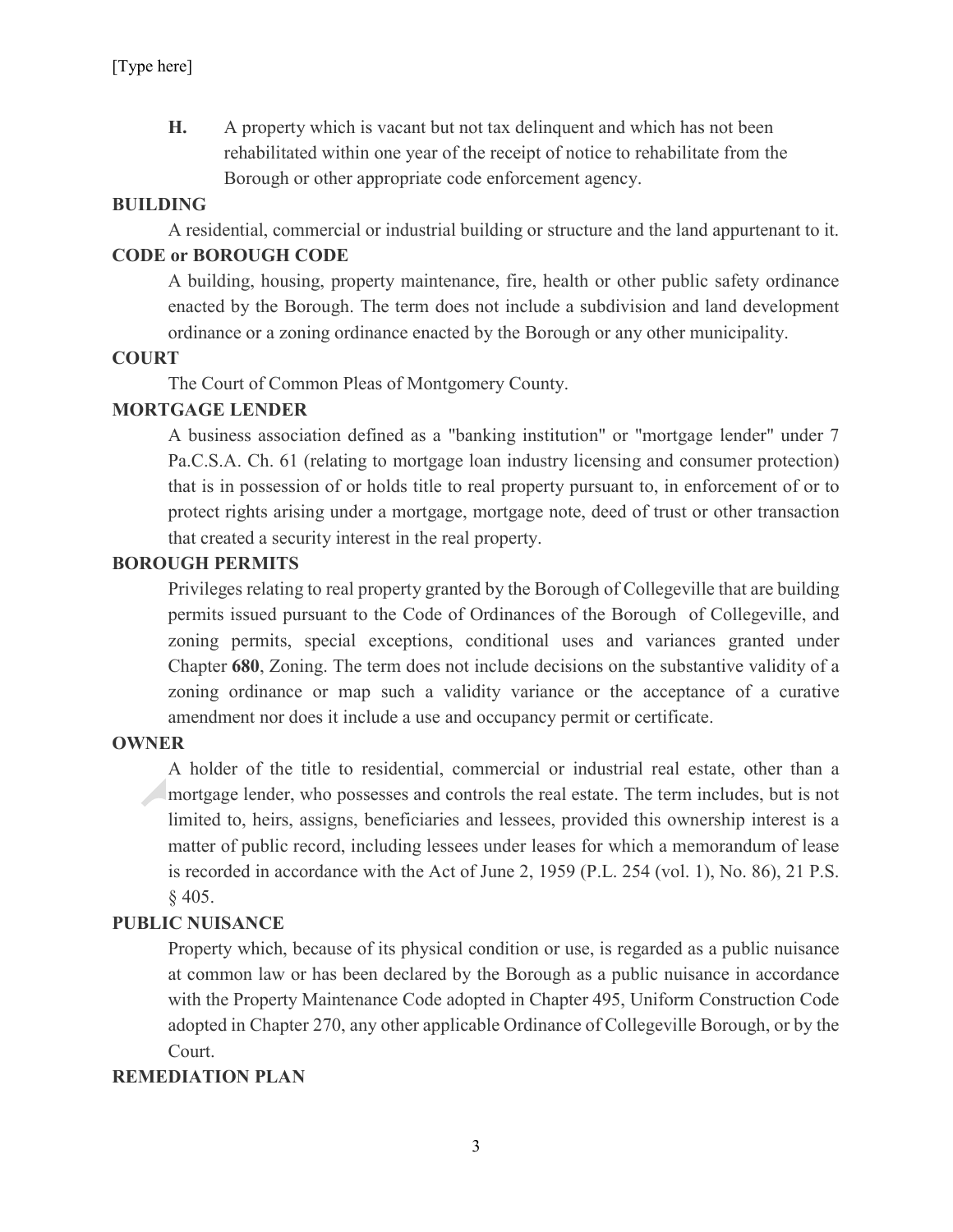A plan for the correction of violations of state law or code that is part of an agreement between the owner and the Borough or any other municipality in which the real property containing the violations is located.

### SERIOUS VIOLATION

A violation of a state law or a code that poses an imminent threat to the health and safety of a dwelling occupant, occupants in surrounding structures or a passerby.

## STATE LAW

A statute of the commonwealth or a regulation of an agency charged with the administration and enforcement of commonwealth law.

### SUBSTANTIAL STEP

An affirmative action as determined by a property code official or officer of the court on the part of a property owner or managing agent to remedy a serious violation of a state law or borough code, including, but not limited to, physical improvements or repairs to the property, which affirmative action is subject to appeal in accordance with applicable law.

### TAX DELINQUENT PROPERTY

Tax delinquent real property as defined under:

- A. The Act of July 7, 1947 (P.L. 1368, No. 542), known as the Real Estate Tax Sale Law; or
- B. The Act of May 16, 1923 (P.L. 207, No. 153), referred to as the Borough Claim and Tax Lien Act; or
- C. Any successor law to any of the above statutes.

## BOROUGH

The Borough of Collegeville, also known as Collegeville Borough.

## § 242-3 Actions against owner of property with serious code violations.

- A. Actions. In addition to any other remedy available at law or in equity, the Borough may institute the following actions against the owner of any real property that is in serious violation of a code or for failure to correct a condition which causes the property to be regarded as a public nuisance:
	- (1) A proceeding in law.
		- (a) An in personam action may be initiated for a continuing violation for which the owner takes no substantial step to correct within six months following receipt of an order to correct the violation, unless the order is subject to a pending appeal before the administrative agency or court; and/or
		- (b) As authorized by the Act, the Borough reserves the right to recover in a single action under this section an amount equal to any penalties imposed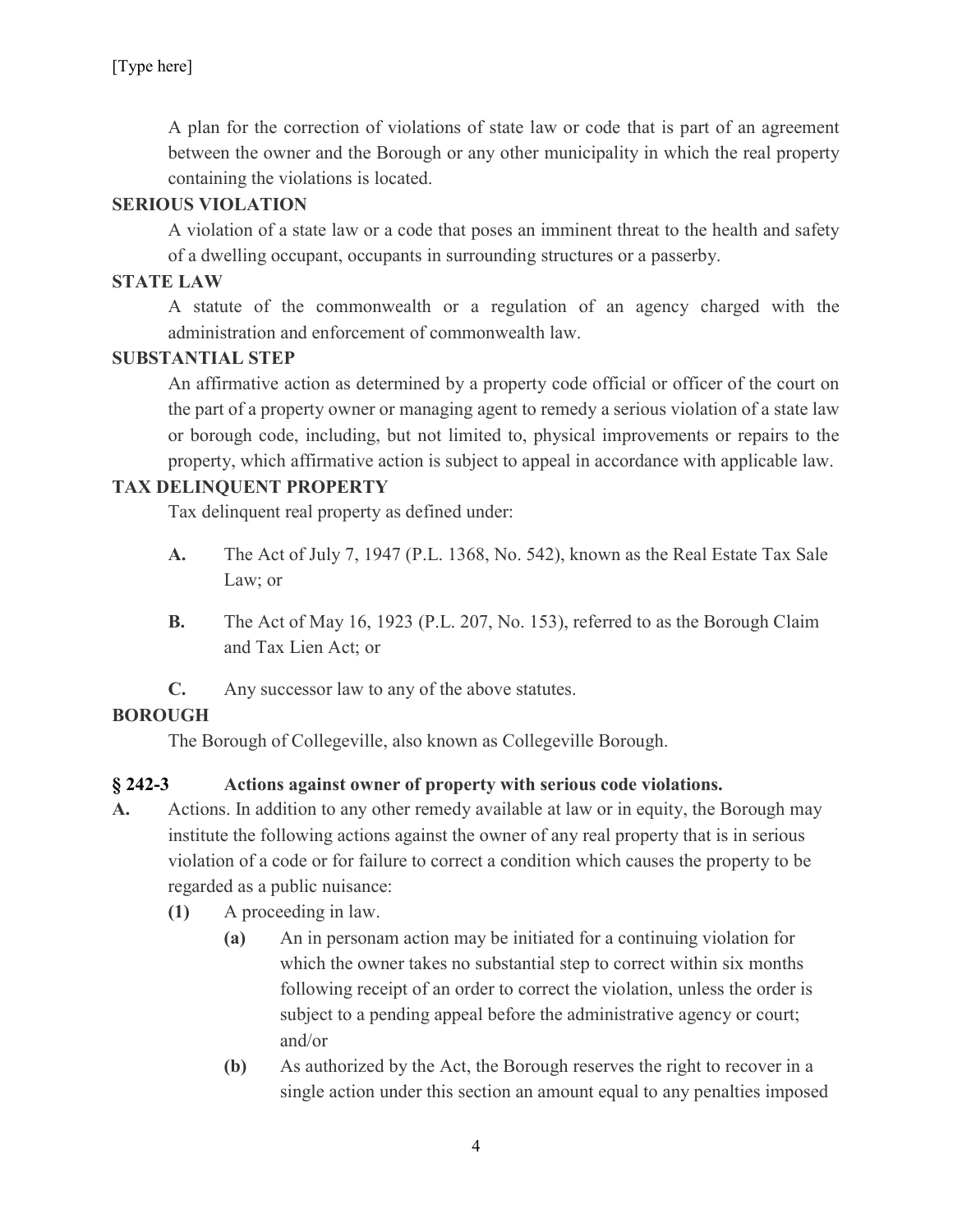against the owner and any costs of remediation lawfully incurred by or on behalf of the Borough to remedy any code violation.

- (2) A proceeding in equity.
- B. Asset attachment.
	- (1) General rule. A lien may be placed against the assets of an owner of real property that is in serious violation of a code or is regarded as a public nuisance after a judgment, decree or order is entered by a court of competent jurisdiction against the owner of the property for an adjudication under Subsection A (relating to actions).
	- (2) Limitations under the Act. In proceedings under the Act, except as otherwise allowed by law, where the owner is an association or trust no lien shall be imposed upon the individual assets of any limited partner, shareholder, member or beneficiary of the owner.
- C. Reservation of rights and remedies under law other than the Act. The Borough reserves all rights and remedies existing under statutes other than the Act, its ordinances implementing them, and applicable case law to obtain recovery for the costs of preventing and abatement of code violations and public nuisances to the fullest extent allowed by law from mortgage lenders; trustees, and members of liability companies, limited partners who provide property management services to the real property as well as general partners of owners; and officers, agents, and operators that are in control of a property as an owner or otherwise hold them personally responsible for code violations as well as owners themselves. Such owners, mortgage lenders, partners, members of limited liability companies, trustees, officers, agents and operators in control of a real property with code violations shall be subject to all actions at law and in equity to the full extent authorized by such statutes, ordinances and applicable case law. Such action may be joined in one lawsuit against responsible parties with an action brought under the Act.

### § 242-4 Denial of permits.

- A. Permit application form.
	- (1) In addition to the requirements set forth in the governing ordinance, regulations or rules for the specific borough permit being applied for under the ordinances referenced in the definition of "borough permit" in § 242-2, all applications for a borough permit shall include:
		- (a) If the owner is an individual, the home address of the owner.
		- (b) If the owner is an entity, its registered office and principal place of business, type of entity, in what state it was formed, and whether the entity has qualified to do business as a foreign entity in Pennsylvania by filing with the Corporation Bureau of the Pennsylvania Department of State under Title 15 of the Pennsylvania Consolidated Statutes.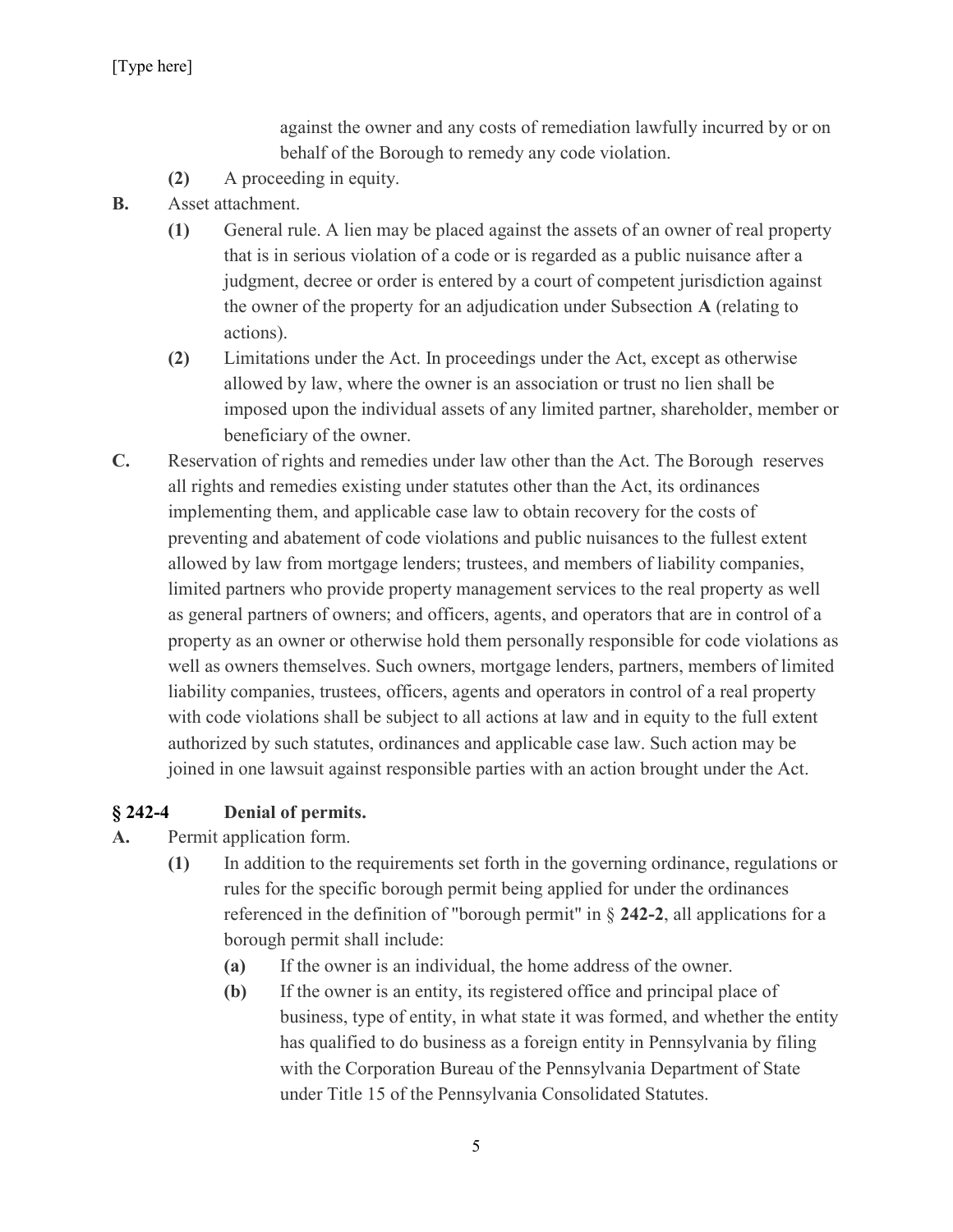[Type here]

- [1] The home address of at least one responsible officer, member, trustee, or partner shall be also be included.
- (c) The applications shall also include a provision requiring the owner to disclose real properties owned by the owner both inside of the Borough as well as in all other municipalities in the commonwealth:
	- [1] In which there is a serious violation of state law or a code and the owner has taken no substantial steps to correct the violation within six months following notification of the violation; and
	- [2] For which fines or other penalties or a judgment to abate or correct were imposed by a magisterial district judge or borough court, or a judgment at law or in equity was imposed by a court of common pleas; and
	- [3] Real property owned in the commonwealth by the owner for which there is a final and unappealable tax, water, sewer or refuse collection delinquency on account of the actions of the owner. This provision shall require the owner to disclose the street address, tax parcel number, municipality, and county of each such real property. The provision shall require the disclosure be under penalty as provided in 18 Pa.C.S.A. § 4904(a) for an unsworn falsification to a government officer or employee (public servant) performing official functions.
- (2) All applicants for a borough permit shall accurately complete the permit applicant disclosure form as from time-to-time adopted by resolution of Council subject to a penalty as described in 18 Pa.C.S.A. § 4904.
- **B.** Borough permit denials and appeals.
	- (1) Permit denial.
		- (a) The Borough, under Subsection B(1)(f), shall deny issuing to an applicant a borough permit if the applicant owns real property in any municipality for which there exists on the real property:
			- [1] A final and unappealable tax, water, sewer or refuse collection delinquency on account of the actions of the owner; or
			- [2] A serious violation of state law or a code where the owner has taken no substantial steps to correct the violation within six months following notification of the violation and for which fines or other penalties or a judgment to abate or correct were imposed by a magisterial district judge or borough court, or a judgment at law or in equity was imposed by a court of common pleas. However, no denial shall be permitted on the basis of a property for which the judgment, order or decree is subject to a stay or supersedeas by an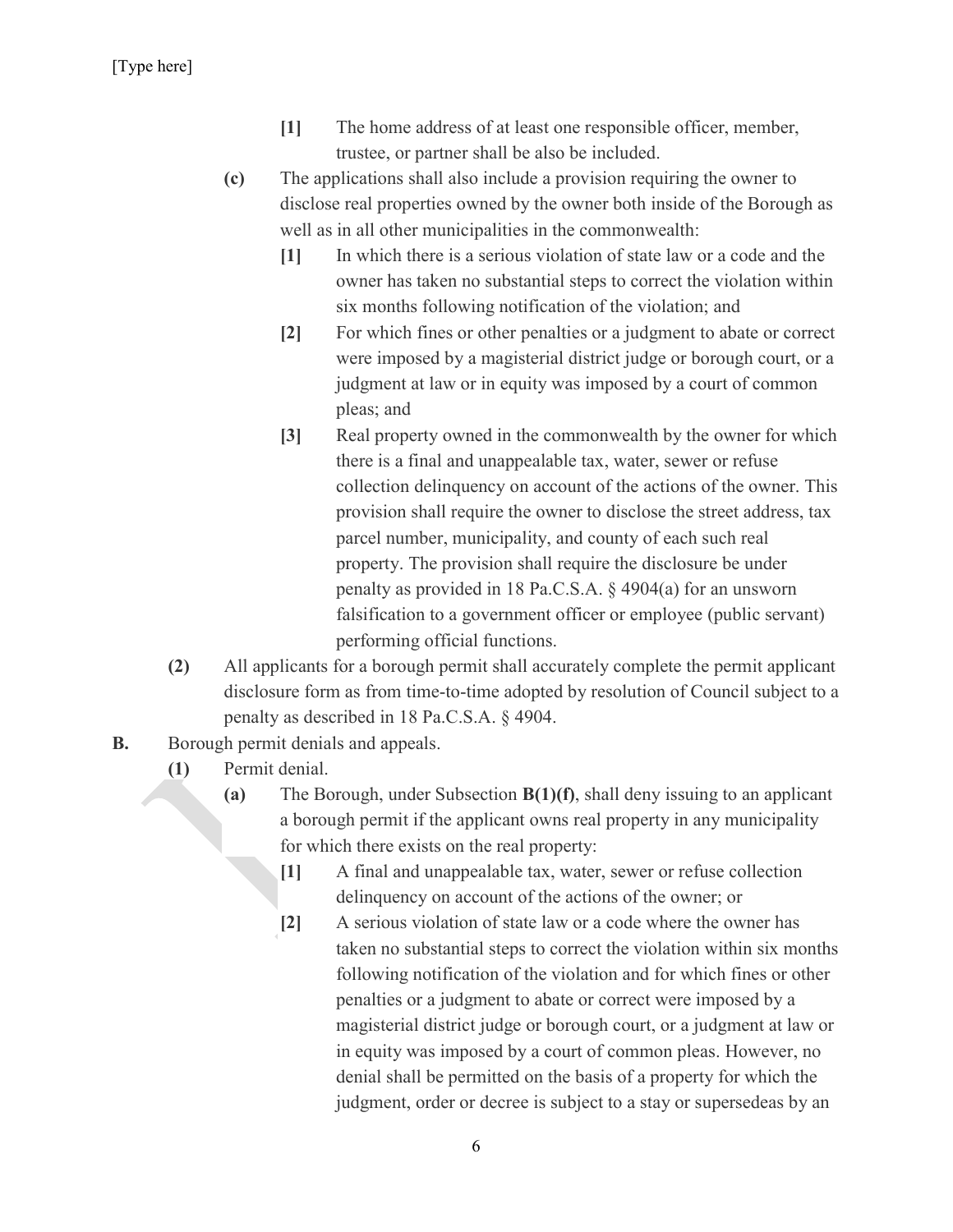order of a court of competent jurisdiction or automatically allowed by statute or rule of court until the stay or supersedeas is lifted by the court or a higher court or the stay or supersedeas expires as otherwise provided by law. Where a stay or supersedeas is in effect, the property owner shall so advise the boroughity seeking to deny a borough permit.

- (b) The Borough shall not deny a borough permit to an applicant if the borough permit is necessary to correct a violation of state law or a code, provided all other conditions for the issuance of a borough permit have been met.
- (c) The borough permit denial shall not apply to an applicant's delinquency on taxes, water, sewer or refuse collection charges that are under appeal or otherwise contested through a court or administrative process.
- (d) In issuing a denial of a borough permit based on an applicant's delinquency in real property taxes or borough charges or for failure to abate a serious violation of state law or a code on real property that the applicant owns in this commonwealth, the Borough shall issue the denial in writing and indicate the street address, borough corporation and county in which the property is located and the court and docket number for each parcel cited as a basis for the denial. The denial shall also state that the applicant may request a letter of compliance from the appropriate state agency, municipality or school district, in a form specified by such entity as provided in the Act. The denial shall be delivered by United States certified, registered, or express mail, return receipt requested (and such receipt is obtained, or delivery refused); personal service in manner provided by the Pennsylvania Rules of Court for Civil Procedure for original process; hand delivery by a member of the codes enforcement staff; or a private delivery service that provides for a receipt (and such receipt is obtained or delivery refused).

(e) The information on the real property forming the basis for a borough permit denial may be obtained by any official, or other employee or agent of the Borough from the information disclosed by the owner in accordance with Subsection A or any other reliable information obtained through a search of records using governmental systems online or through direct contact with the office maintaining the systems such as the court docket systems maintained by the Administrative Office of the Pennsylvania Courts, county/city department of records, offices of the recorder of deeds, borough and county tax collectors and treasurers, county tax claim bureaus, prothonotary and clerk of court, private online fee-based search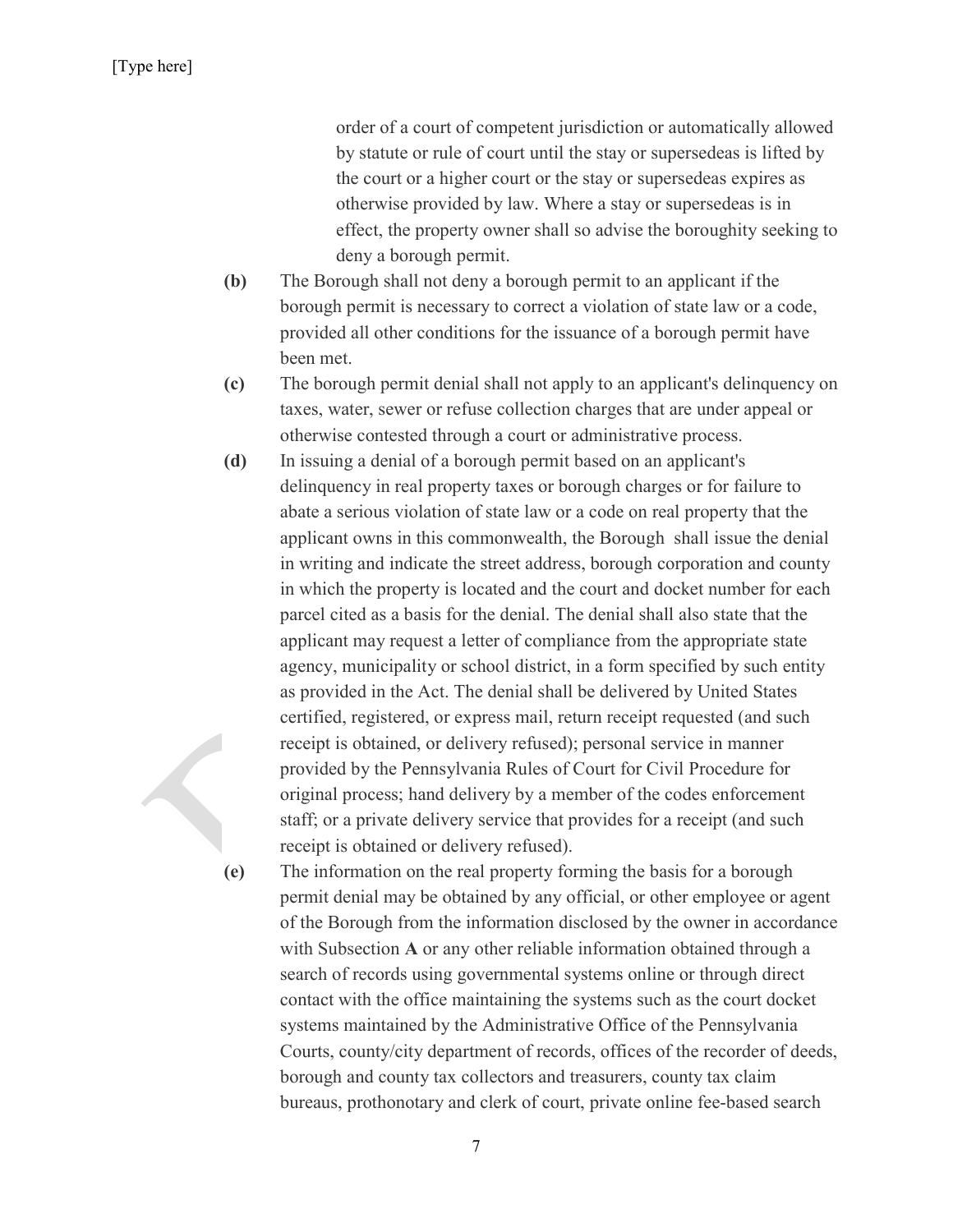services, and free searches on the Internet. Prior to making a determination on whether to deny a borough permit, the Borough using the services of the Borough Manager, including his or her designee(s), the Code Enforcement or other Borough staff or contracted service provider may conduct a search using the sources described in this Subsection B(1)(e).

- (f) Zoning Hearing Board.
	- [1] Borough permits may be denied by a board in accordance with the requirements of this section to the extent that approval of the borough permit is within the jurisdiction of the board. For purposes of this section, "Board" shall mean the Collegeville Borough Zoning Hearing Board granted jurisdiction to render decisions in accordance with the Act of July 31, 1968 (P.L. 805, No. 247), known as the "Pennsylvania Municipalities Planning Code," 53 P.S. § 10101 et seq., or successor statute.
	- [2] In any proceeding before a board other than the Borough Council, the Borough may appear to present evidence that the applicant is subject to a denial by the board in accordance with this section.
	- [3] For purposes of this subsection, a borough permit may only be denied to an applicant other than an owner if:
		- [a] The applicant is acting under the direction or with the permission of an owner; and
		- [b] The owner owns real property satisfying the conditions of Subsection  $B(1)(a)$ .
- (2) Applicability of other laws. A denial of a borough permit shall be subject to the provisions of 2 Pa.C.S.A. Ch. 5 Subch. B (relating to practice and procedure of local agencies) and 7 Subch. B (relating to judicial review of local agency action)  $\sqrt{2}$ or the Pennsylvania Municipalities Planning Code, for denials subject to the Act.
	- (a) The Borough shall review the permit applicant disclosure form and the searches, if any, in accordance with Subsection  $B(1)(e)$  prior to any plan or construction reviews or inspections to determine if such a review or inspection is unnecessary due to a borough permit being denied under this Subsection B.
	- (b) Right of appeal. The owner shall have a right to appeal the denial of a borough permit in accordance with the applicable law governing such borough permit. In the case of a denial by the Borough , the appeal shall be made within 30 days of the denial to the Board of Appeals established under the Uniform Construction Code unless the owner has submitted to the Board of Appeals proof before the expiration of the 30 days that the owner is seeking proof of compliance under Subsection B(3), in which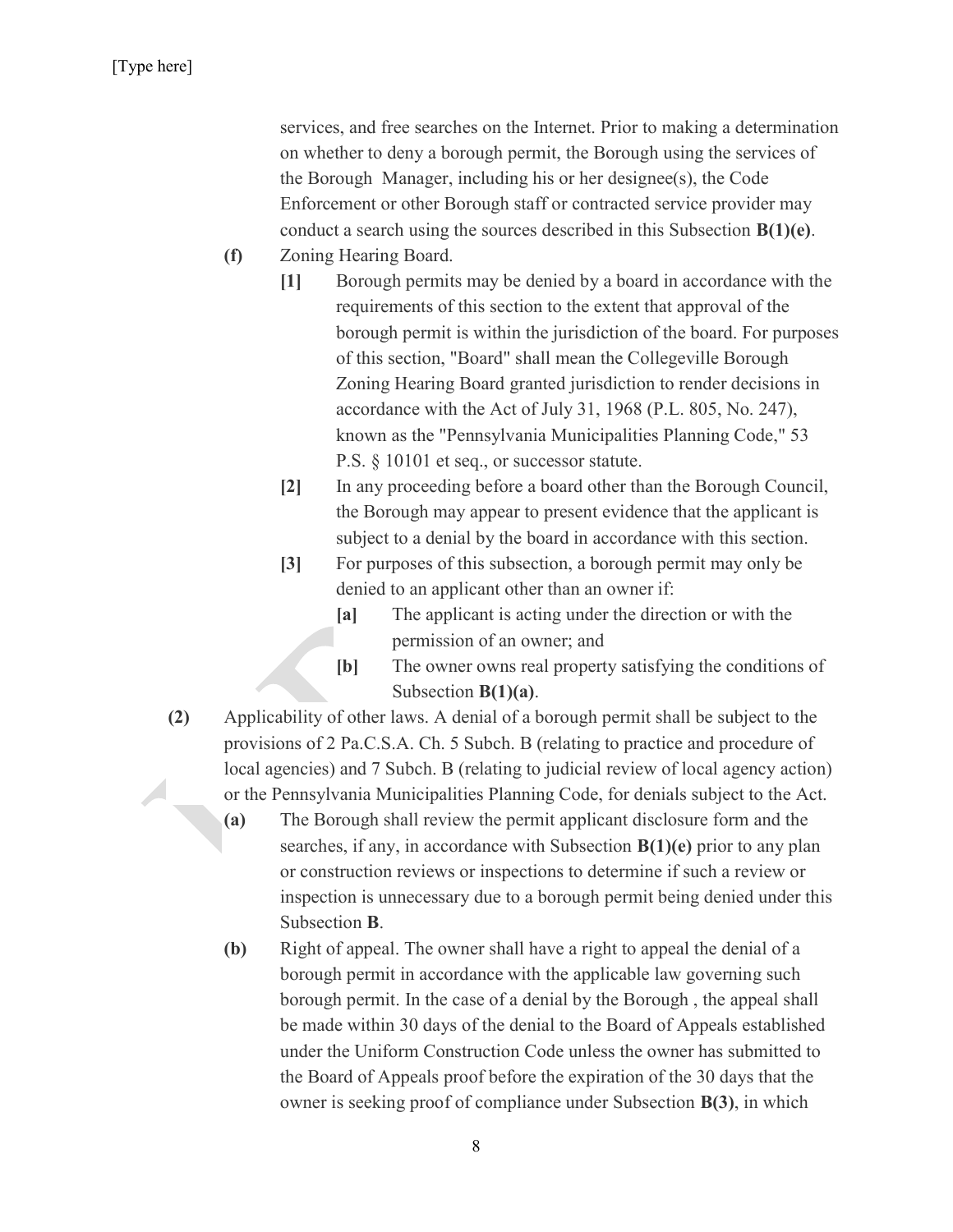case the borough permit and the denial shall be held in abeyance until the forty-five-day-period for obtaining proof of compliance under Subsection B(3) has expired. In case of a denial by the Collegeville Zoning Hearing Board the appeal shall be to the court of common pleas.

- [1] With respect to a denial under the grounds authorized by the Act, the denial may only be reversed for the following reasons:
	- [a] An authentic proof of compliance letter in accordance with Subsection B(3).
	- [b] Evidence of substantial steps taken to remedy a serious violation set forth on the denial confirmed by an order of the Court or the Borough.
	- [c] Evidence of an approved remedial plan to address a serious violation set forth on the denial.
	- [d] Evidence of a timely appeal or administrative contest of a tax, water sewer, or refuse collection delinquency.
	- [e] A failure of a state agency, school district or municipality to issue a proof of compliance within 45 days of a request.
	- [f] A failure of a state agency or municipality to provide the relief required under Section 6144 of the Act, or its successor section or statute, to an heir or devisee.
	- [g] Any other verifiable evidence that establishes by a preponderance of the evidence that a serious violation or collection delinquency of tax, water, sewer, or refuse accounts does not exist.
- [2] With respect to denials for reasons other than those authorized by the Act, the provisions of the Uniform Construction Code or applicable zoning law shall govern. The owner shall be informed of the right, time and place to make an appeal.
- (3) Proof of compliance.
	- (a) All borough permits denied in accordance with this subsection shall be withheld until an applicant obtains a letter from the appropriate state agency, municipality or school district indicating the following:
		- [1] The property in question has no final and unappealable tax, water, sewer or refuse delinquencies; or
		- [2] The property in question is now in state law and code compliance; or
		- [3] The owner of the property has presented, and the appropriate state agency or municipality has accepted a plan to begin remediation of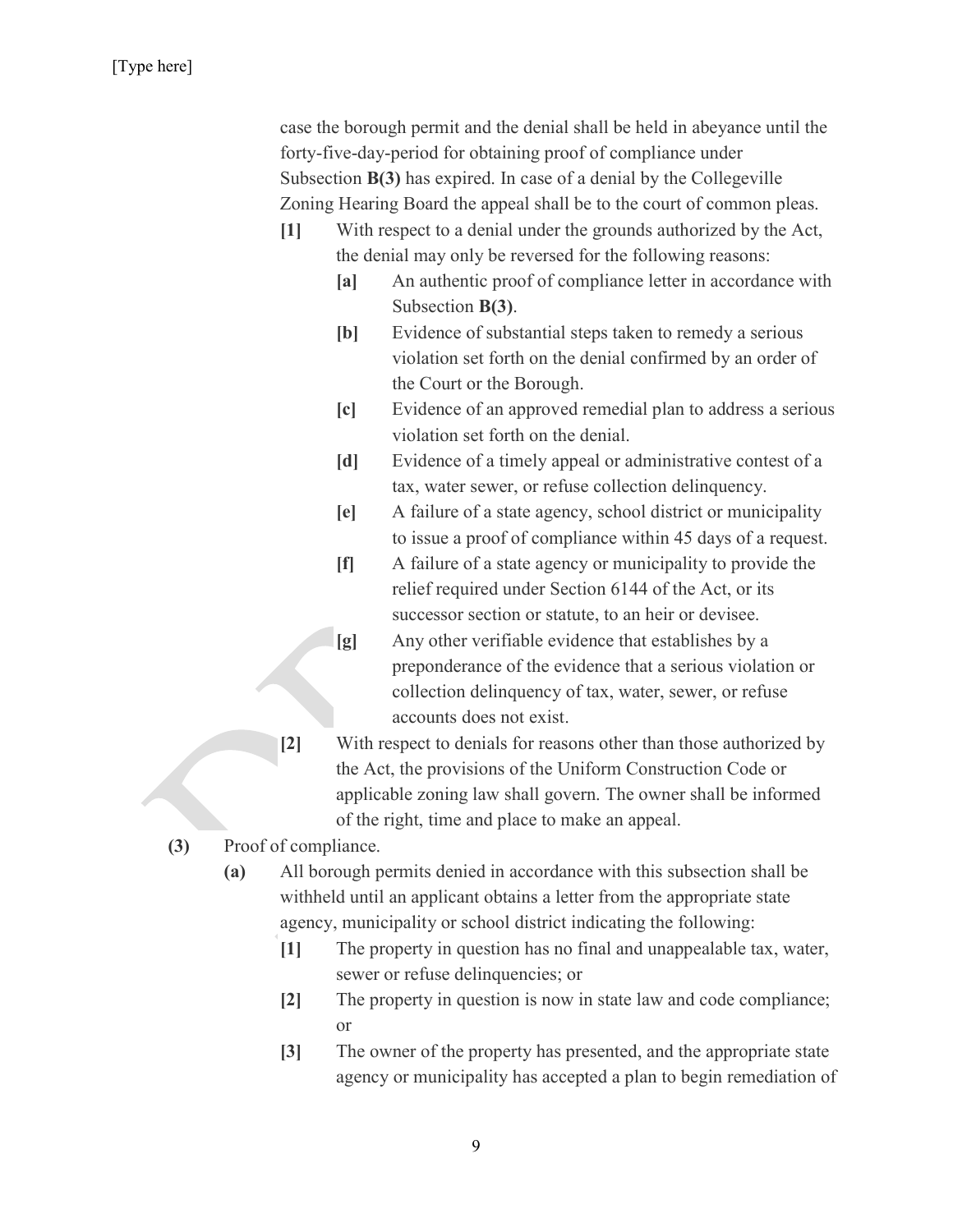a serious violation of state law or a code. Acceptance of the plan may be contingent on:

- [a] Beginning the remediation plan within no fewer than 30 days following acceptance of the plan or sooner, if mutually agreeable to both the property owner and the municipality.
- [b] Completing the remediation plan within no fewer than 90 days following commencement of the plan or sooner, if mutually agreeable to both the property owner and the municipality.
- (b) In the event that the appropriate state agency, municipality or school district fails to issue a letter indicating tax, water, sewer, refuse, state law or code compliance or noncompliance, as the case may be, within 45 days of the request, the property in question shall be deemed to be in compliance for the purpose of this section, provided a copy of the request has been delivered to the municipality where the borough permit has been applied for in accordance with Subsection  $B(3)(d)$ . The appropriate state agency, municipality or school district shall specify the form in which the request for a compliance letter shall be made.
- (c) Letters required under this section shall be verified by the appropriate borough officials before issuing to the applicant a borough permit.
- (d) An owner seeking to obtain a proof of compliance in order to obtain a borough permit that would otherwise be denied shall submit a copy of the owner's request for proof of compliance within five days of the date that request is sent to the appropriate state agency, municipality or school district, to the municipality from which a borough permit is sought or submit the copy of the request with the application for the borough permit if such application is made at a later date.

#### § 242-5 Miscellaneous; conflict with other provisions; inherited property.

- A. Conflict with other law. In the event of a conflict between the requirements of this article and federal requirements applicable to demolition, disposition or redevelopment of buildings, structures or land owned by or held in trust for the Government of the United States and regulated pursuant to the United States Housing Act of 1937 (50 Stat. 888, 42 U.S.C. § 1437 et seq.), or successor statute, and the regulations promulgated thereunder, the federal requirements shall prevail.
- B. Relief for inherited property. Where property is inherited by will or intestacy, the devisee or heir shall be given the opportunity to make payments on reasonable terms to correct code violations or to enter into a remediation plan in accordance with Section